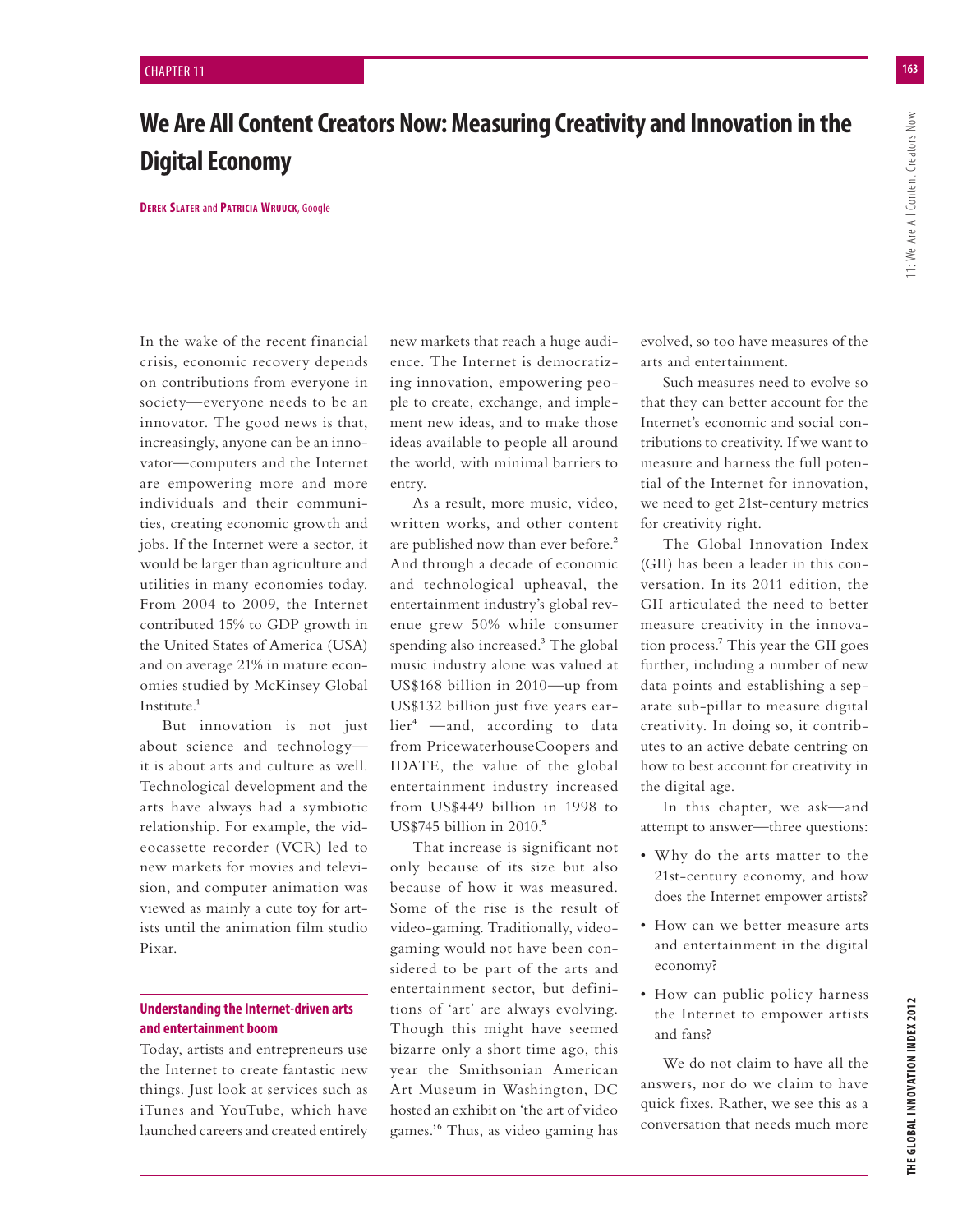thorough research and analysis, and we hope that, by posing these questions, we can contribute to that discussion.

We do, however, have one central thesis: it is critical to complement traditional measures with new ones that take into account the full range of creative activity that is taking place online. Robust data are the bedrock of public policy, and we cannot measure the information society by using industrial society metrics.

## **The economic contribution of arts in the digital economy**

Beyond their social and cultural value, artists and the creative business ecosystem around them contribute to the economy in many ways, both direct and indirect. It is important to understand both types—and how the Internet has been a strong driver of growth across the board.

Attempts to estimate direct economic impact look mainly at the contribution of creative industries to GDP and employment. Depending on the sectoral definitions used to delineate 'creative industries',<sup>8</sup> their contribution to GDP tends to range between 2% and 6%.<sup>9</sup> To give but a few recent examples, creative and cultural industries accounted for a share of 2.6% in GDP for Germany (2008) and for 2.89% of gross value-added in the United Kingdom (2009).<sup>10</sup> Their contribution amounts to about 3% of GDP in the European Union $11$ —a higher share than sectors such as food and beverages, textiles, chemicals, or rubber and plastics industries.12 The creative and cultural industries are also a significant source of employment. Around 6.4 million people in Europe were employed in companies that belong to creative and cultural industries in 2009.<sup>13</sup> Moreover, the creative sector often provides highquality jobs with a high level of fulfilment and personal life satisfaction.

Mapping creative services into national accounting and occupational statistics is not a straightforward exercise, however. Besides availability, reliability, and comparability of data,<sup>14</sup> organizational and operational peculiarities play a role. Many people work on creative projects on a full-time, parttime, or variable basis and/or are self-employed. These structures are challenging when dealing with national accounting and employment statistics.15 With the Internet empowering anyone to create content at an unprecedented scale and scope, identifying ways to measure their contributions becomes all the more important.

Different definitions of creative industries coexist (Table 1; see UNCTAD/UNDP 2010 for an overview). Rather than coming up with yet another alternative definition, we focus on increasing our understanding of the *evolution* of creative industries today.

The Internet has been a strong driver of recent growth. Revenues of the recorded music industry are based on digital sales to a greater extent than the film, magazine, and newspaper industries combined.16 Global digital music revenue grew by estimated 8% to reach US\$5.2 billion in 2011, a faster rate than in  $2010$ ;<sup>17</sup> revenue from Webto-television video content is estimated to grow from US\$2 billion to over US\$17 billion by 2014 for the USA alone;<sup>18</sup> and e-book sales have grown from 3% to 10% of the consumer book market and are forecasted to reach close to US\$10 billion by 2016, up from US\$3.2 billion globally in 2011.19

It is too often presumed that digital growth is a net negative,

'cannibalizing' markets and reducing content creators' profits. Clearly, some of the revenue growth represents substitution of sales that previously happened offline, and revenues do not equal profits. That said, sales revenues can decrease while both artists' profit and consumer surplus increase, given changes in technology. This possibility needs to be taken into account when measuring technology's impact.

Consider recorded music, for instance. Approximately half of the cost to the consumer of a typical compact disc (CD) traditionally went to production and distribution costs.20 Today, thanks to online platforms, the cost of an album is less, but this reduction does not necessarily represent lost *profits* to the producer of the content in all cases. Instead, it may represent cost savings that are being captured by producers and/or consumers.

The rapid decline of costs to producers has another important consequence: individual artists have many more opportunities to find an audience and make money. To be sure, the importance of traditional intermediaries such as the record labels and movie studios has not been eliminated. But artists have more choices than ever before: the Internet has created many new ways for artists to produce, distribute, promote, and finance creativity. Consider the following examples:

- *r Falling production and distribution costs:* Before the Internet, if you wanted to speak to a large audience, you needed to own a broadcast tower. Now, online services have reduced costs and barriers for everyone.
- *r New funding models:* People have successfully used platforms such as crowd-funding websites to raise money. For instance,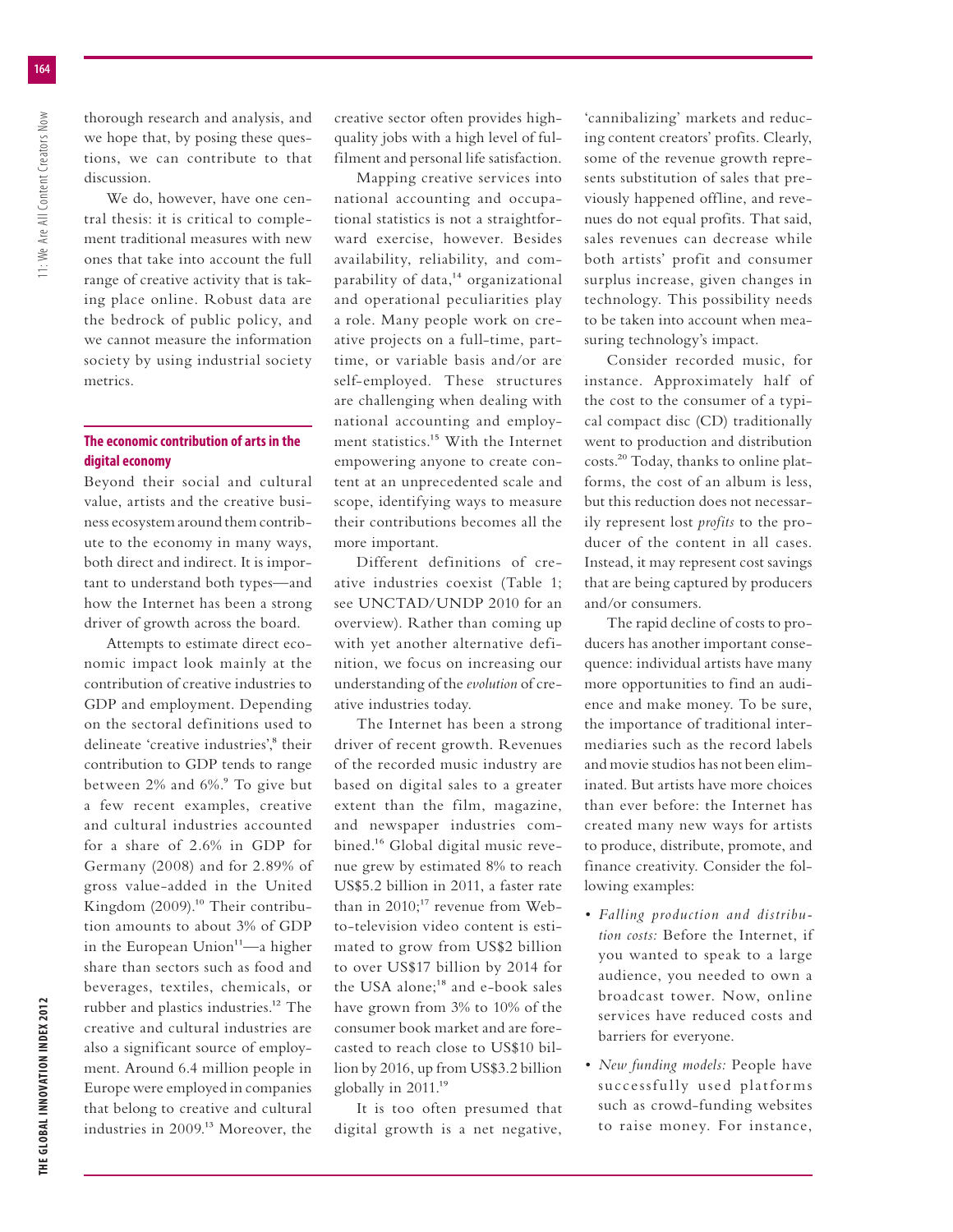### **Table 1: Models of creative industries: Classification systems**

#### UK DCMS model

| Advertising              |  |  |  |
|--------------------------|--|--|--|
| Architecture             |  |  |  |
| Art and antiques market  |  |  |  |
| Crafts                   |  |  |  |
| Design                   |  |  |  |
| Fashion                  |  |  |  |
| Film and video           |  |  |  |
| Music                    |  |  |  |
| Performing arts          |  |  |  |
| Publishing               |  |  |  |
| Software                 |  |  |  |
| Television and radio     |  |  |  |
| Video and computer games |  |  |  |

Symbolic texts model

| Core cultural industries              |  |  |  |
|---------------------------------------|--|--|--|
| Advertising                           |  |  |  |
| Film                                  |  |  |  |
| Internet                              |  |  |  |
| Music                                 |  |  |  |
| Publishing                            |  |  |  |
| Television and radio                  |  |  |  |
| Video and computer games              |  |  |  |
|                                       |  |  |  |
| Peripheral cultural industries        |  |  |  |
| Creative arts                         |  |  |  |
|                                       |  |  |  |
| <b>Borderline cultural industries</b> |  |  |  |
| Consumer electronics                  |  |  |  |
| Fashion                               |  |  |  |
| Software                              |  |  |  |

Sport

| Concentric circles model       |  |  |  |
|--------------------------------|--|--|--|
| Core creative arts             |  |  |  |
| <b>literature</b>              |  |  |  |
| Music                          |  |  |  |
| Performing arts                |  |  |  |
| <b>Visual arts</b>             |  |  |  |
|                                |  |  |  |
| Other core cultural industries |  |  |  |
| Film                           |  |  |  |
| Museums and libraries          |  |  |  |
|                                |  |  |  |
| Wider cultural industries      |  |  |  |
| Heritage services              |  |  |  |
| Publishing                     |  |  |  |
| Sound recording                |  |  |  |
| Television and radio           |  |  |  |
| Video and computer games       |  |  |  |
|                                |  |  |  |
| <b>Related industries</b>      |  |  |  |
| Advertising                    |  |  |  |
| Architecture                   |  |  |  |
| Design                         |  |  |  |
| Fashion                        |  |  |  |
|                                |  |  |  |

#### WIPO copyright model

| Core copyright industries            |  |
|--------------------------------------|--|
| Advertising                          |  |
| <b>Collecting societies</b>          |  |
| <b>Film and video</b>                |  |
| Music                                |  |
| Performing arts                      |  |
| Publishing                           |  |
| Software                             |  |
| Television and radio                 |  |
| Visual and graphic arts              |  |
|                                      |  |
| Interdependent copyright industries  |  |
| <b>Blank recording material</b>      |  |
| Consumer electronics                 |  |
| <b>Musical instruments</b>           |  |
| Paper                                |  |
| Photocopiers, photographic equipment |  |
|                                      |  |
| <b>Partial copyright industries</b>  |  |
| Architecture                         |  |
| Clothing, footwear                   |  |
| Design                               |  |
| Fashion                              |  |

Source: Based on UNCTAD/UNDP, 2010.

Kickstarter has been used for over 20,000 projects, the vast majority coming from content-creating categories: music, film and video, art, theatre, and writing and publishing. About 10% of the films presented at the Sundance Film Festival of independent films received funding this way; by March 2012, successfully funded projects have raised approximately  $US$175$  million.<sup>21</sup>

*r New ways to market:* The arrival of the Internet has allowed innovative approaches to market content to consumers. For example, Topspin is a small tech company that offers artists tools and platforms for online marketing, and they have found that fans pay more and artists earn up to US\$20 more revenue per transaction when artists use Topspin's platforms to

gather data for better-informed decisions about where to invest for the biggest gain.

*r Social media as promotion:* It used to be that creators would need to invest a lot of money in marketing and promotion. Today, fans are increasingly becoming tastemakers via social media. Research by *GartnerG2* predicted that in 2010 at least 25% of sales would be attributable to features such as fan-to-fan recommendations.<sup>22</sup>

Even if the measurement of the arts and entertainment sector fully takes into account these changes to the choices now available to artists and those in the broader industry, these measures would be incomplete. Metrics that capture the direct output—the total production of art online, including sales revenues or profits—only partially explain why a thriving artistic culture matters to innovation.

Household goods Toys

Art can act as an *input* for future creativity as well. For example, some of Disney's best-known works (such as *Snow White* and *Pinocchio*) are based on earlier, well-known stories, long out of copyright, that have generated many derivative works. Today professionals and amateurs alike build on one another's work on a massive scale. A modern example is that of the JK Wedding Dance video,<sup>23</sup> which incorporated a popular song by artist Chris Brown, driving sales of the song as well as leading to a parody of the video itself on the television show *The Office.* Many artists choose to make their works available for others to build upon freely. Creative Commons (CC)—a 'nonprofit organization that enables the sharing and use of creativity and knowledge through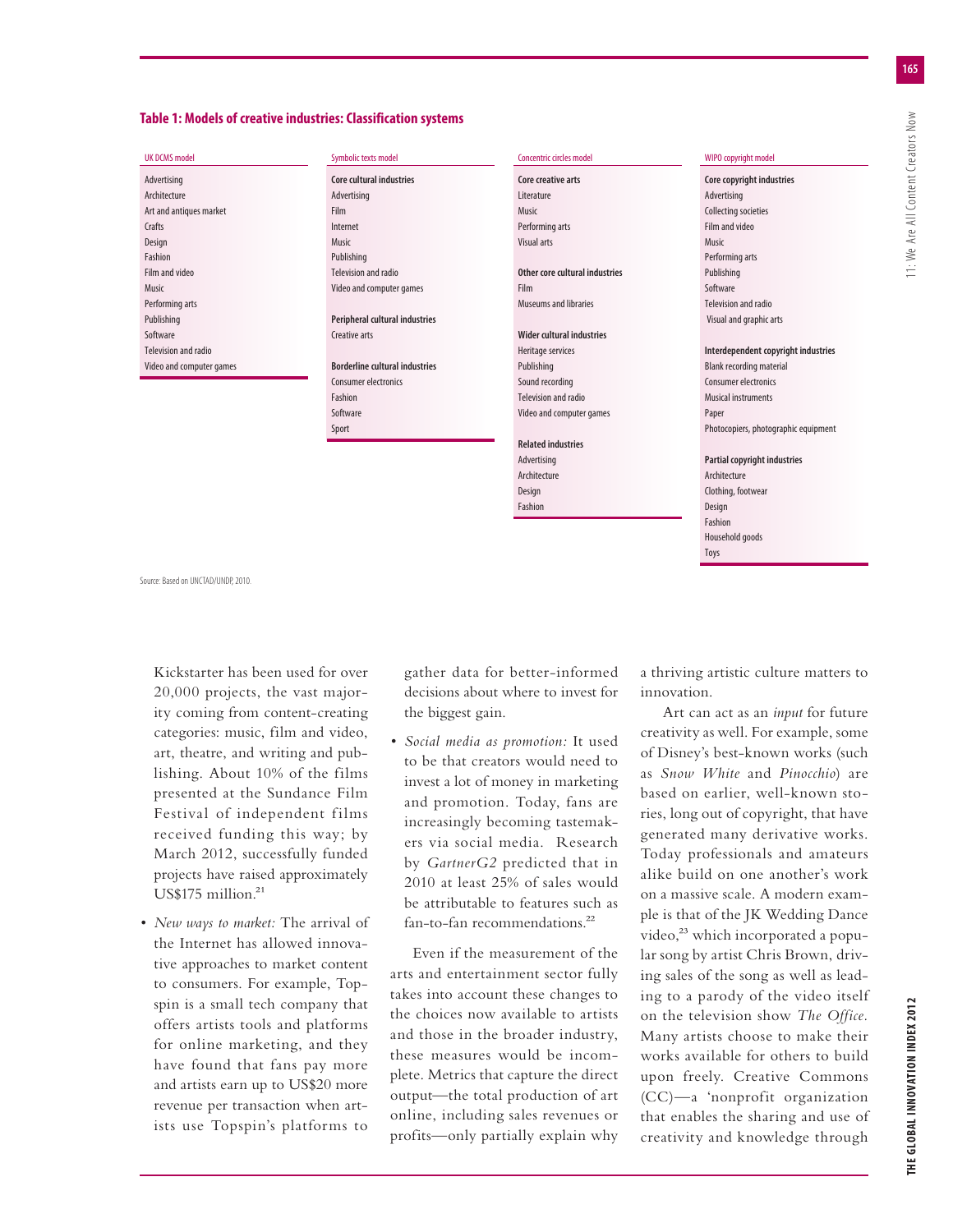free legal tools'24—began providing licenses for the open sharing of content only a decade ago, and now more than 400 million CC-licensed works, ranging from music and photos to research findings and entire college courses, are available on the Internet.

Art can also produce positive externalities. For example, Pixar made a fortune from the film *Toy Story*—and they also inspired entire new generations of artists with their innovation. Pixar did not capture all the economic value of this inspiration. It owned the work *Toy Story*, but the company contributed to the pool of human creativity with an idea—the idea that computer graphics could push the boundaries of what movies can be.

Moreover, there is good evidence that both the location and magnitude of economic growth during the second half of the 20th century corresponded to a dramatic rise in what Richard Florida calls the 'creative class'—a category comprising not only scientists and engineers, but also artists.25 The creative class did more than simply find ways to generate revenue; in an idea-driven economy, the presence of these creative minds in towns and cities helped shape a more innovative populace.

## **Measuring the arts in the 21st-century economy**

Innovation is not a zero sum game it grows the economic pie and gives more people a seat at the table. To measure that growth, it is important to update and adapt metrics to innovation. Make no mistake: existing measures of traditional creative industry players remain relevant because they continue to play a critical role in the ecosystem. But today artistic creation is far more decentralized, and that means new, complementary measures are needed.

First, creativity metrics must focus more on measuring whether there are sufficient infrastructure and incentives to generate and sustain creative activity. This type of holistic analysis can help advance our understanding of creativity as a process undertaken by individual creators, rather than using an approach that simply measures outputs. The infrastructure for creativity in the digital age can include, for example, the availability of tools that allow artists both to create artistic content and to have access to education about how to use those tools. Relevant incentives may be financial, but there are also non-economic reasons people create. Incentive structures can include legal instruments such as copyright protection as well as other ways of rewarding creativity.

This is a very challenging measurement problem, but there is some low-hanging fruit for researchers to start with. Today, online services provide the infrastructure for creativity, and there is growing evidence that complexity and uncertainty around service providers' responsibility for user-generated content can have a chilling effect on innovation and, thus, creativity.26 Furthermore, just as it is important to measure how easy it is to start a new business, it is important to measure the transaction costs and timeto-launch for starting a new content service such as the digital music services iTunes or Spotify.27

Second, given that outputs will continue to remain relevant proxies, it is important to look beyond traditional GDP-based measures to assess the value generated by artists and creative workers. GDP is the sum of market-based costs, not a measure

of welfare. It does not value creative work that occurs for free, and has difficulty in properly accounting for the true value to consumers of content creation financed through advertising, particularly online.<sup>28</sup> In addition, the creative economy generates value through spillovers to other industries, and these can be hard to account for with traditional approaches based on industry's GDP contribution. For example, firms may find it easier to attract skilled people to a place where the arts thrive and vibrant creative businesses can contribute to drive creativity and innovation across the economy.29

Furthermore, output metrics need to more rigorously account for the sheer quantity of art being produced. Today, 72 hours of video are uploaded to YouTube every minute,<sup>30</sup> 250 million photos are uploaded to Facebook every day, $31$  and there are 440 blogs for every one autobiography available on Amazon.<sup>32</sup> Yet, if one is measuring only traditional, professional distribution channels, this creativity would not be part of the picture.

It is all too common for people to dismiss the abundance of artistic endeavours as merely 'amateur' content with no meaningful economic impact. That is a mistake, and it is worth debunking some common misperceptions.

*r The growth in available content is not limited to non-commercial content; instead, it includes a substantial portion of commercial activity.* There is more music *commercially* released today than ever before. For example, the online distribution service TuneCore—which helps independent artists distribute their works through iTunes, Amazon, and other outlets releases more music in one day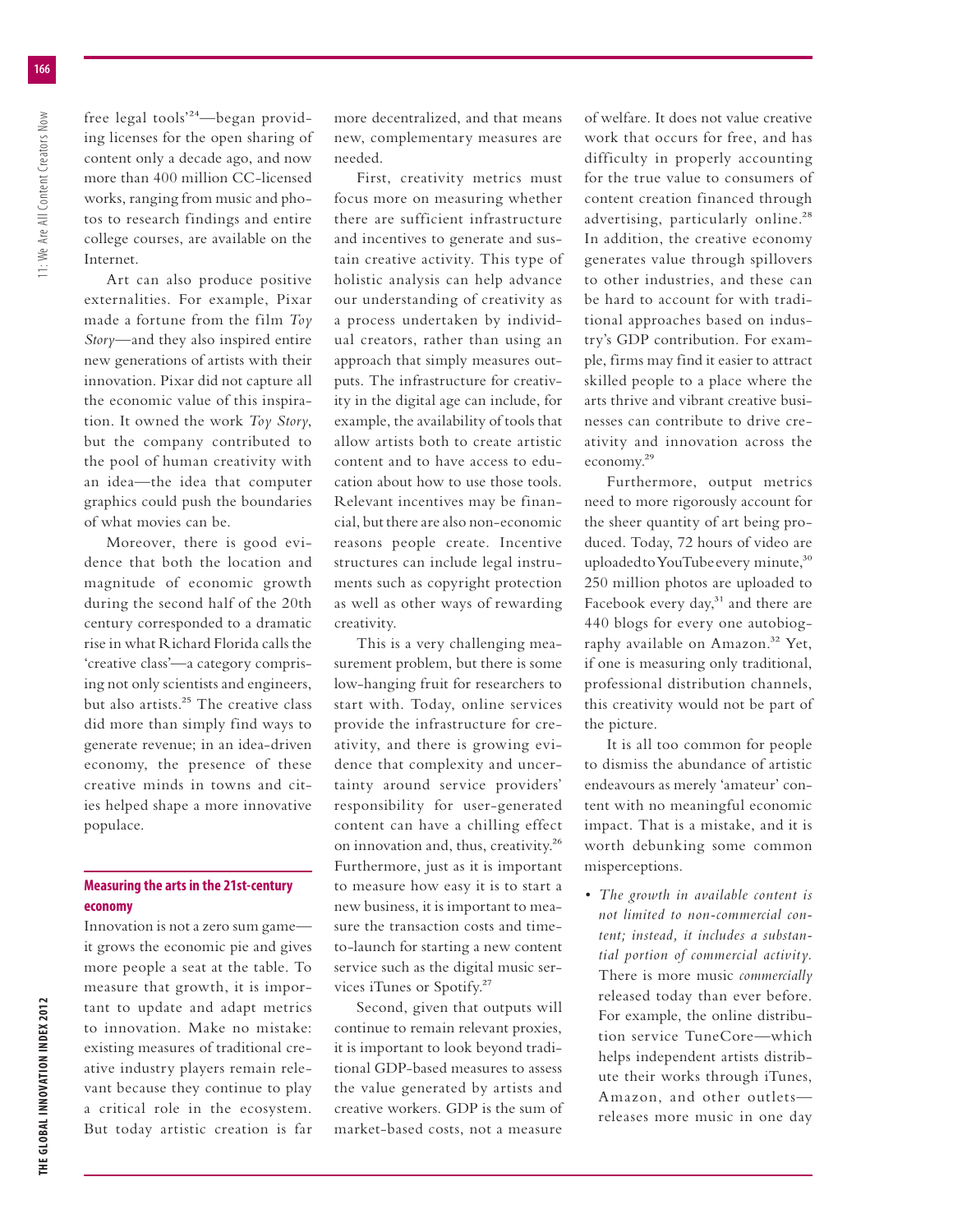than any single major recording label in a year.<sup>33</sup>

- *r Even though much of this content is enjoyed by very few people, the aggregate impact is substantial.* For example, a given song sold on TuneCore may be purchased only a couple of times. But, aggregated over all the tracks distributed through that service, the songs that are sold add up to significant value.34
- *r Much of this content may, on average, be of lower quality than content produced by traditional professionals, but today it is easier than ever to find art with qualities customized to one's own unique tastes.* Quality is hard to measure, but one attempt to do so in the context of music suggests that it is as high as ever.<sup>35</sup> Moreover, quality is in the eye of the beholder. You may never listen to the ukulele songs of Julia Nunes—or any ukulele songs for that matter—but the economy and society are clearly better off in a world where she can go online, find her fans, and launch a successful career. Ukulele fans cannot find music like Julia's at the average record store, but on YouTube some of her videos have received millions of viewings.

Last, but certainly not least, we need to take into account the benefit of art to fans. Art for art's sake is not a bad thing, but if we are trying to analyse economic value, we cannot simply look at how producers have fared in the digital age particularly when the changing cost structure has meant resulted in a windfall of savings. Metrics based on consumer surplus—that is, the difference between willingness (and ability) to pay and the actual price of a good—allow for a better understanding of the value of cultural production to individual consumers and to society at large. Recent analysis shows that consumers particularly value new ways to consume media content. For example, recent research that looks at media consumption in Australia suggests that yearly consumer surplus for online content portals amounts to A\$9.2 billion, or A\$1,500 per connected household.36 Obviously, the ability to choose and personalize generates value.

## **The role of public policy**

This chapter has drawn attention to several points that warrant more research to better measure creativity itself and its relation to innovation in the digital age. The GII has made important progress in this direction this year by including measures such as the number of uploads to YouTube or Wikipedia edits.

What role can public policy play to both better measure creativity and determine whether current legal conditions are appropriate? Two possible indicators could be considered for the next GII:

*r Legal conditions and transaction costs to re-use content for inclusion in new art.* Because art is often an input into further creativity, it is important to understand the extent to which it is possible to build on existing material while respecting the rights of the artists of the original work. To do so, one could take a representative sample of works, attempt to license the works for re-use, and measure the transaction costs. It would also be important to take into account the size of the public domain and the availability of materials where transaction costs are near zero—such as works licensed under Creative Commons.

*r Legal conditions necessary and transaction costs to launch new content platforms.* As discussed above, one could measure the transaction costs and time-to-launch for starting a new content service like iTunes or Spotify.<sup>37</sup> Furthermore, it is worth considering evidence of how legal complexity and uncertainty impacts platforms for user-generated content.<sup>38</sup>

There is no one-size-fits-all solution to reach better measuring methods, and people are likely to disagree on the best approach. But everyone can agree that we need to measure the 21st-century creative economy by 21st-century metrics so that today's policies do not stand in the way of tomorrow's innovation and growth.

## **Notes**

- 1 The sample of mature economies consists of Canada, France, Germany, Italy, Japan, the Republic of Korea, Sweden, the United Kingdom, and the USA. Pélissié du Rausas et al., 2011.
- 2 This seems obvious to anyone who spends time online, yet some remain skeptical, so we include a few points of validation here. Looking at video, on YouTube alone, more video is uploaded to YouTube in a month than all three major US networks broadcast in the last 60 years: see http://www.youtube. com/t/press\_statistics. For music, the fragmented nature of the industry makes it difficult to do a census of music releases. Nevertheless, by nearly any metric, it is plain that there is more music being released than ever before. For example, consider that TuneCore—a service that helps independent artists make their works available through iTunes and other stores—issued 90,000 new releases in 2009. That is nearly as much music as that released by labels, as measured by Nielson. See http://blog.tunecore. com/2010/01/neilsen-says-tunecore-isresponsible-for-100-of-the-music-releases-in-2009-and-oh-yeah-we-are-a-majo.html. For written works, there are more books being published; see the Bowker Industry Report (2009) http://www.bowkerinfo.com/bowker/ IndustryStats2010.pdf—and that is before we even start counting blogs and other forms of online writing. See also Masnick and Ho, 2012.

 <sup>3</sup> Masnick and Ho, 2012.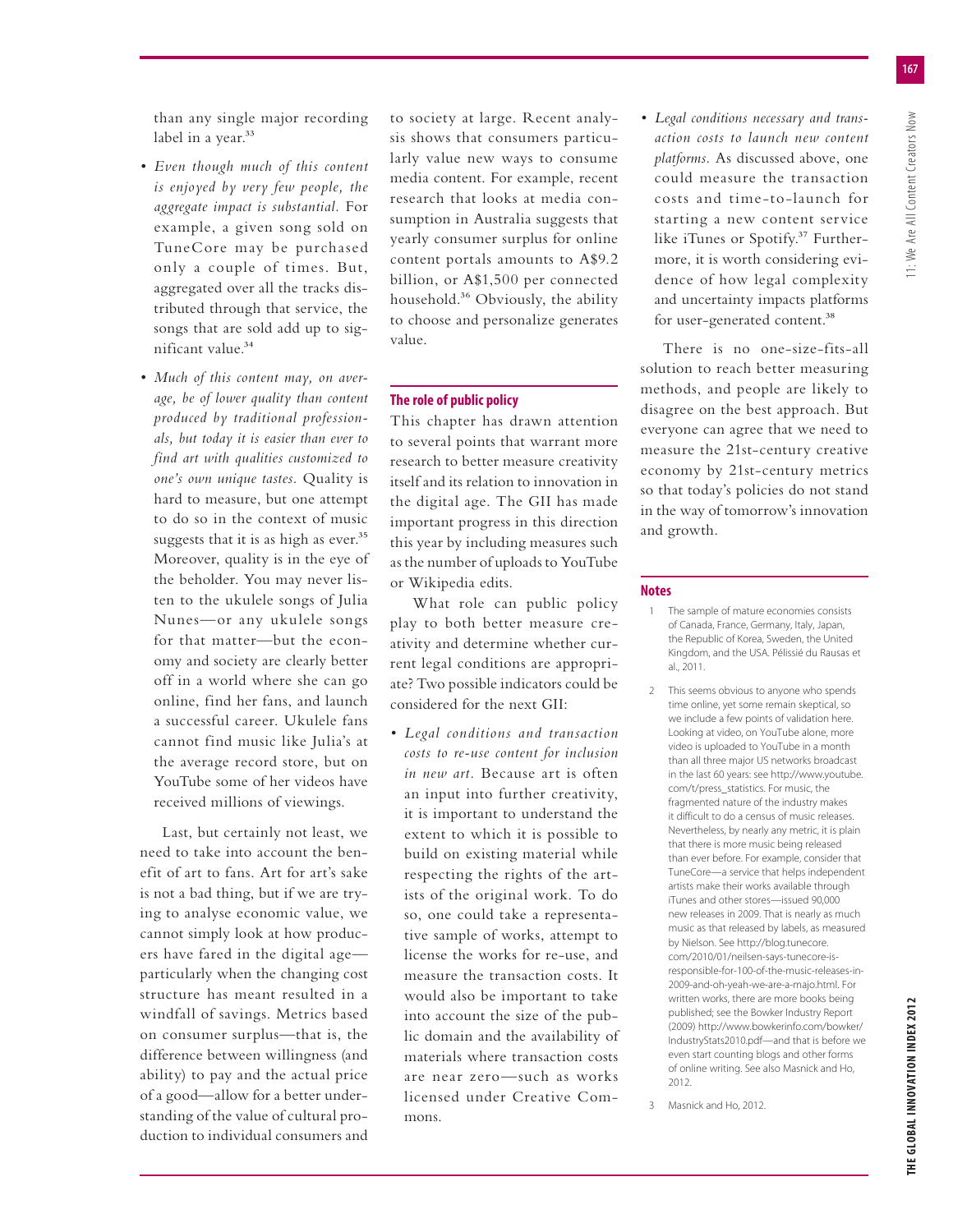- 4 Masnick and Ho, 2012. Note, however, that the IFPI also made some adjustments to their methodology and categorization during the respective period. See Masnick and Ho, p. 25.
- 5 Masnick and Ho, 2012.
- See http://americanart.si.edu/exhibitions/ archive/2012/games/.
- 7 Wunsch-Vincent, 2011.
- 8 There are different approaches to define and hence measure the economic contribution for creative industries. For an introduction, see for example KEA European Affairs, 2006; UNCTAD/UNDP, 2008, 2010.
- UNCTAD/UNDP, 2008, p. 29, displays estimates based on several studies that have analysed the contribution of the cultural and creative industries to GDP, gross value-added, and employment.
- 10 Soendermann, 2010 for Germany and dcms, 2011 for the United Kingdom.
- 11 For cultural industries including the audiovisual sector, see EC, 2011.
- 12 KEA European Affairs, 2006.
- 13 Estimate based on 30 European countries; see Power, 2011.
- 14 Png, 2010; Towse, 2010.
- 15 KEA European Affairs, 2006; Towse, 2010.
- 16 UNCTAD/UNDP, 2010.
- 17 IFPI, 2012.
- 18 In-Stat, 2010.
- 19 See Wauters, 2011; Juniper Research, 2011.
- 20 Fisher, 2004; OECD, 2005.
- 21 Locke, 2012.
- 22 McGuire and Slater, 2005.
- 23 See http://www.youtube.com/watch?v=4- 94 JhLFiN0
- 24 See http://creativecommons.org/about.
- 25 Florida, 2002.
- 26 In a recent survey among angel investors in the USA, Le Merle et al. find that increasing liability for digital content providers would have a stronger negative impact on early stage investment than an economic recession; see Le Merle et al. 2011.
- 27 See Ghafele and Benjamin, 2011.
- 28 An analysis by McKinsey (2010) suggests that advertising revenues earned through web services underscore the value consumers derive from them.
- 29 For instance, Bakhshi et al. 2008 and Experian 2007 find evidence that firms with a higher share of inputs from creative industries indeed tend to do better on product innovation.
- See http://www.onehourpersecond.com/.
- 31 See http://blog.facebook.com/blog. php?post=10150262684247131.
- 32 Estimated figures based on Blog Pulse data and Amazon.com. See also https://www. google.com/takeaction/you-are-the-web/.
- 33 TuneCore is a service that helps independent artists make their works available through iTunes and other stores. In 2009, according to an analysis by Nielsen, it issued 90,000 new releases. That is nearly as much music as that released by labels and does not even account for myriad musicians who are reaching the market directly through MySpace, YouTube, and many other platforms—see Price, 2010.
- 34 Anderson, 2006.
- 35 Waldfogel, 2011.
- 36 Belza et al., 2012. Figures refer to Australian dollars.
- 37 See Ghafele and Benjamin, 2011.
- Le Merle et al. 2011.

#### **References**

- Anderson, C. 2006. *The Long Tail: Why the Future of Business Is Selling Less of More.* New York: Hyperion.
- Bakhshi, H., E. McVittie, and J. Simmie. 2008. *Creating Innovation: Do the Creative Industries Support Innovation in the Wider Economy?* NESTA research report. Available at http://www. nesta.org.uk/library/documents/Report%20 -%20Creative%20Innovation%20v5.pdf
- Belza, J., P. Forth, J. Purnell, and P. Zwillenberg. 2012. 2012. 'Culture Boom: How Digital Media Are Invigorating Australia'. Report. Boston: Boston Consulting Group.
- DCSM (UK Department for Culture, Media and Sport). 2011. Creative Industries Economic Estimates: Full Statistical Release. Available at http://www.culture.gov.uk/images/research/ Creative-Industries-Economic-Estimates-Report-2011-update.pdf
- EC (European Commission). 2011. 'Commission Consults on How Best to Seize the Opportunities for TV and Film in the Online Age'. Press Release 13 July 2011. Available at http://europa.eu/rapid/pressReleasesAction. do?reference=IP/11/868&format=HTML&age d=0&language=EN&guiLanguage=en.
- Experian. 2007. 'How Linked Are the UK's Creative Industries to the Wider Economy? An Input-Output Analysis'. Working Paper prepared for NESTA. Available at http://www.nesta.org. uk/library/documents/Creating\_innovation\_ experian.pdf.
- Fisher, W. 2004. *Promises to Keep: Technology, Law, and the Future of Entertainment.* Stanford, CA: Stanford University Press.
- Florida, R. 2002. *The Rise of the Creative Class.* New York: Basic Books.
- Ghafele, R., and G. Benjamin. 2011. 'Counting the Costs of Collective Rights Management of Music Copyright in Europe.' MPRA Paper 34646, University Library of Munich, Germany. Available at http://mpra.ub.uni-muenchen. de/34646/.
- IFPI. 2012. *Digital Music Report 2012.* IFPI. Available at http://www.ifpi.org/content/library/ DMR2012.pdf.
- In-Stat. 2010. *Web to TV Gaining Momentum in the US.* Available at http://www. in-stat.com/catalog/mmcatalogue. asp?id=212#IN1004655CM.
- Juniper Research. 2011. *Mobile Publishing: eBooks, eMagazines & eNewspapers for Smart Devices 2011-2016.* Available at http://www. juniperresearch.com/reports/Mobile\_ Publishing.
- KEA European Affairs. 2006. *The Economy of Culture in Europe.* Study prepared for the European Commission (Directorate-General for Education and Culture).
- Le Merle, M., R. Sarma, T. Ahmed, and C. Pencavel. 2011. *The Impact of U.S. Internet Copyright Regulation on Early-Stage Investment: A Quantitative Study.* Booz & Company. Available at http://www.booz.com/media/ uploads/BoozCo-Impact-US-Internet-Copyright-Regulations-Early-Stage-Investment.pdf.
- Lerner, J. 2011. The Impact of Copyright Policy Changes on Venture Capital Investment in Cloud Computing Companies'. Computers and Communication Industry Association (CCIA). Available at http://www.ccianet.org/CCIA/files/ ccLibraryFilesFilename/000000000559/ Cablevision%20white%20paper%20(11.01.11). pdf.
- Locke, L. 2012. 'Kickstarter Crowdsourced Cash Empowers US innovators'. *BBC News Technology.* Available at http://www.bbc. com/news/technology-17531736.
- Masnick, M. and M. Ho. 2012. The Sky Is Rising: A Detailed Look at the Entertainment Industry'. *techdirt: Floor64.* Available at http://www. techdirt.com/skyisrising/.
- McGuire, M. and D. Slater. 2005. 'Consumer Taste Sharing Is Driving the Online Music Business and Democratizing Culture'. Gartner No. G00131260. The Berkman Center for Internet & Society at Harvard Law School. Available at http://cyber.law.harvard.edu/sites/cyber.law. harvard.edu/files/11-ConsumerTasteSharing. pdf.
- McKinsey. 2010. 'Consumers Driving the Digital Uptake: The Economic Value of Online Advertising-Based Services for Consumers'. White paper. Available at http://www.iab. net/insights\_research/industry\_data\_and\_ landscape/consumers\_driving\_digital\_ uptake.
- OECD (Organisation for Economic Co-operation and Development). 2005. *Digital Music: Opportunities and Challenges.* Paris: OECD. Available at http://www.oecd.org/ dataoecd/13/2/34995041.pdf.